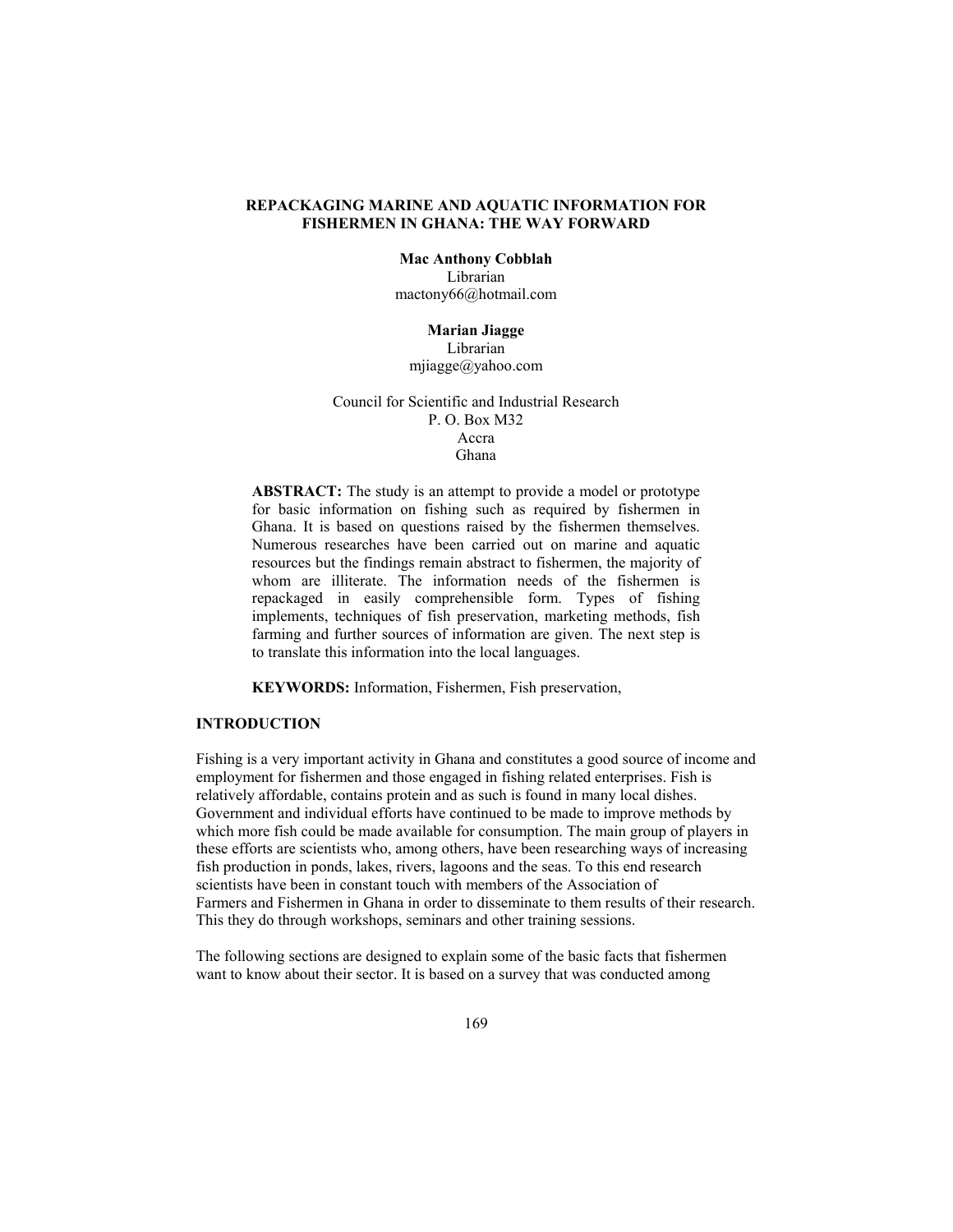fishermen in some fishing communities in Ghana A total of 200 fishermen were interviewed and focus group discussions were used to educe a general consensus.

### **Frequently asked questions by fishermen**

Fishermen wanted to know some basic things about the fishing sector. These are not new questions but they desired to know the general situation that has been supported by research. The main issues are:

- 1. When is the fishing season?
- 2. What type of implements am I required to use?<br>3. How do I preserve, store and market my catch?
- How do I preserve, store and market my catch?
- 4. What are the basic requirements for fish farming?
- 5. How do I handle technical problems that I am confronted with?
- 6. What are the fishing statistics in Ghana?
- 7. Are there any information sources available?

# **Fishing seasons in Ghana**

There are two major marine fishing seasons in Ghana. These are the:

- 1. Major upwelling (Bumper) season
- 2. Minor upwelling (Lean) season

1. Major upwelling (Bumper) season

The major upwelling or bumper season lasts approximately three months in the year. It begins towards the end of June or early July and ends in late September or early October. The major upwelling season begins when the sea surface temperatures fall below  $25^{\circ}$ C - $17.5^0C$ .

# 2. Minor upwelling (Lean) season

The minor upwelling or lean season occurs for approximately three weeks in January or February or rarely in December or March. During the minor upwelling season, sea surface temperatures fluctuate between  $27.5^{\circ}$ C - $26^{\circ}$ C.

#### 3. Taboos

Related to the fishing industry, practices and periods are taboos. These are prohibitions or restrictions imposed by social customs. Today, many of these taboos have come to be understood as conservation practices which over the years have been observed to ensure the sustainability of the industry. It is important for fishermen to know rules and regulations which govern fishing practices and abide by these unique rules. In Africa, taboos and cultural practices in fishing especially lagoon fishing are well known.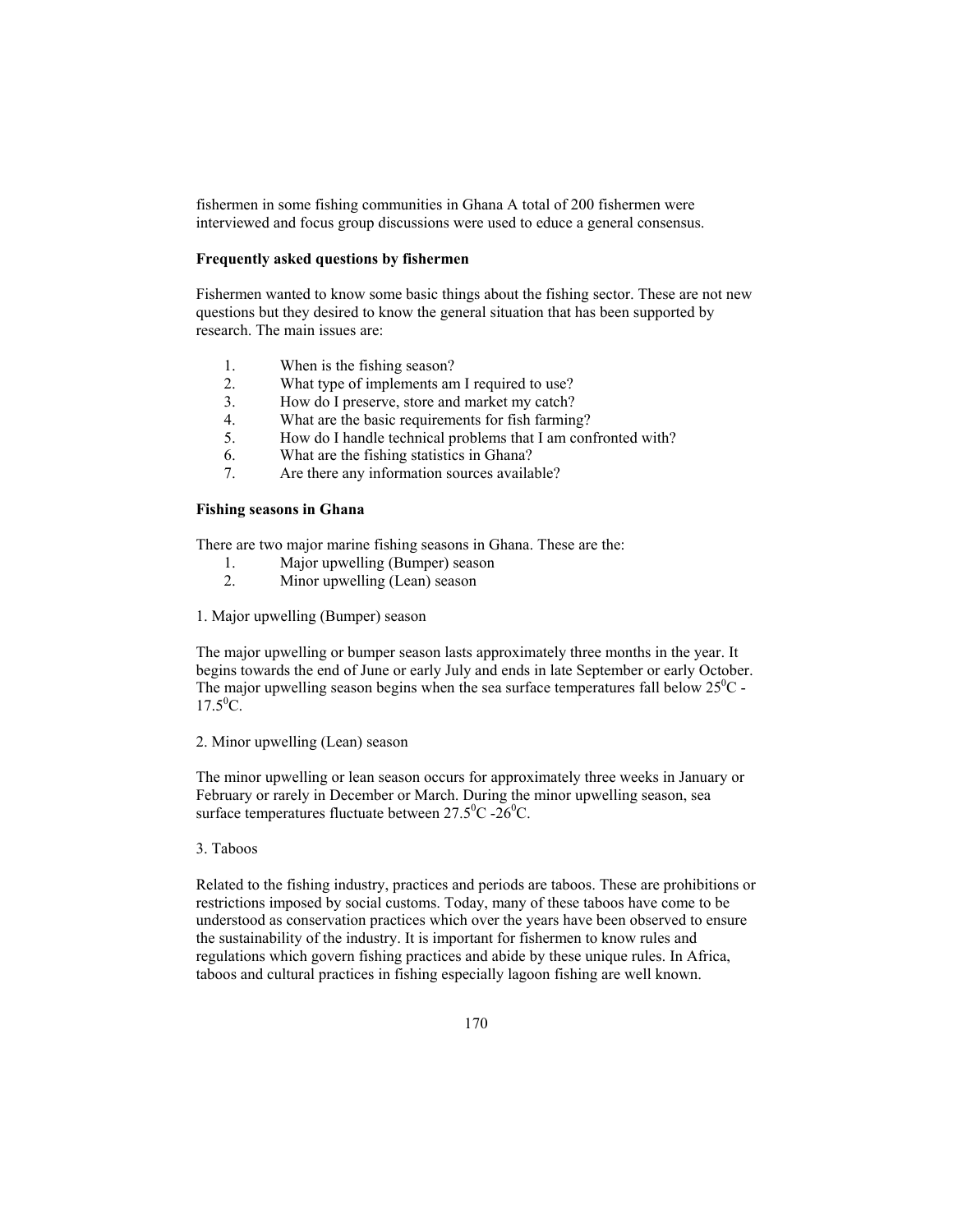In Ghana, fishing in the sea is not permitted on Tuesdays. Fishing is also banned in some lagoons, prior to certain festivals. Some fishing gear is also not allowed in some lagoons. Every lagoon is believed to have a god or goddess which protects it. The custodian is usually a fetish priest or priestess who performs traditional rites and is responsible for enforcing the laws and regulations governing the use of the lagoon.

Traditional management practices are a way of ensuring that fish in the lagoon grow to maturity and breed without being disturbed. They are also meant to regulate the harvesting of fish, preservation of water quality and the conservation of wetlands. Fishing for instance, is banned on Wednesdays in the Duen lagoon because it is a sacred day of the god named Nana Tanoe. Duen lagoon is a large lagoon found at the border between Ghana and La Cote d'Ivoire (Ivory Coast). It is fed by the River Tano. Manatees found in this lagoon are regarded as sacred animals and rituals are performed whenever one is killed. Women are not allowed to witness the killing of a manatee. Drag nets are also not allowed in the Duen lagoon.

Most often, these taboos are not documented, but every native in the community is expected to know about their existence and send a word of caution to new settlers. Mishaps such as loss of lives are often attributed to the breaking of taboos.

# 4. Coastal Stations

Related to the question about fishing seasons is the fact about the weather. Fishermen have traditionally relied on the movement of clouds, winds and ocean currents to determine the weather conditions. This has not always brought about the desired results. Fishermen are advised to check on information concerning weather conditions so as to save lives by listening to the numerous radio stations and watching the weather reports which are presented every day after the news telecast on local TV stations. Alternatively they are advised to contact the following coastal stations for more information on weather conditions:

- i. Tema ii. Keta iii. Winneba iv. Elmina v. Takoradi vi. Axim vii. Half Assini
- viii. Cape Three Points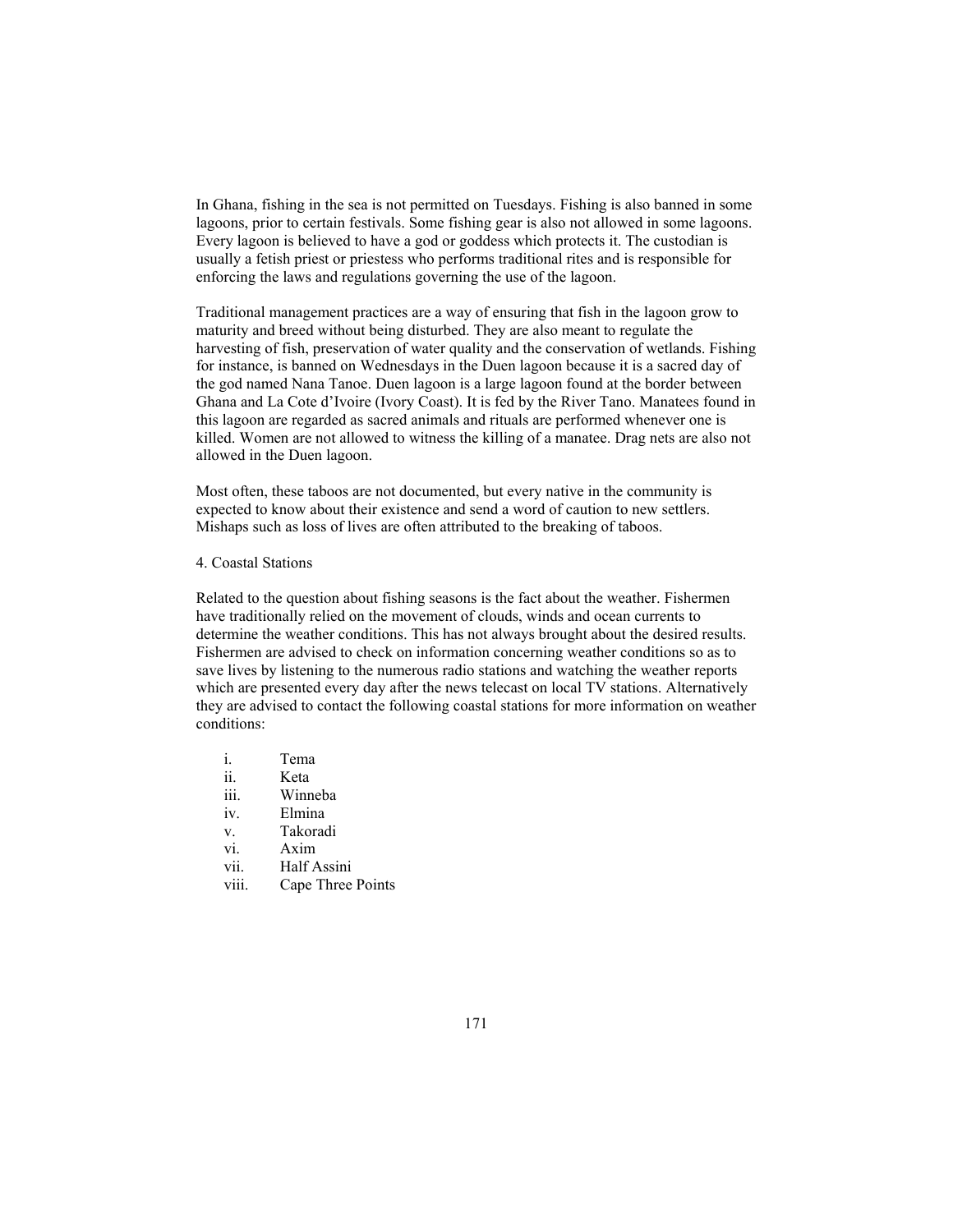# **Types of Implements to Use**

The fishing industry, like any other profession requires the use of special implements and tools. Among the basic implements used are:

- 1. Cast Nets,<br>2. Drag Nets.
- Drag Nets,
- 3. Hooks and Lines, and
- 4. Spears.

## 1. Cast Nets

Cast nets are the most popular gear used in the lagoons. They are made of either twine or nylon. A cast net is flung or cast from a canoe onto the water to trap the fishes. An alternative is to wade through the water especially when it is shallow and cast the net. Some fishermen catch fishes trapped in the nets with their bare hands. The most common fishing craft is the canoe.

## 2. Drag Nets

Drag nets are mainly made of twine, with bags into which the fish swim and get trapped. Some drag nets have bags which are reinforced with sticks to keep them upright so that they can be dragged onshore easily. Drag nets are most effective during low tide.

# 3. Hook and Line

Hooks and lines are used mostly in estuaries and bigger lagoons. Hooks are attached with baits such as small fishes or worms on long lines. The hook with the bait is flung into the water to attract and catch the fish. The line is held on tightly since the fish may pull and thus cause drowning. Fishing by this method could be time-consuming.

## 4. Spears

Some fishermen in the Volta estuary and the Amansuri lagoon use spears to hunt manatees and bigger fishes.

# **Fish Preservation Techniques**

Several methods could be used to preserve fish. These include smoking, freezing, salting, drying and fermenting. In Ghana fish is preserved mainly for the following reasons:

- 1. to prolong its shelf life,
- 2. to improve taste, i.e. to enhance flavour and increase utilisation in soups and sauces,
- 3. to increase income, i.e. to reduce waste in times of bumper catches and to store against the lean season,
- 4. better nutrition, i.e. to increase protein availability to all people throughout the year, and
- 5. improved marketing, i.e. to make it easier to pack, transport and market.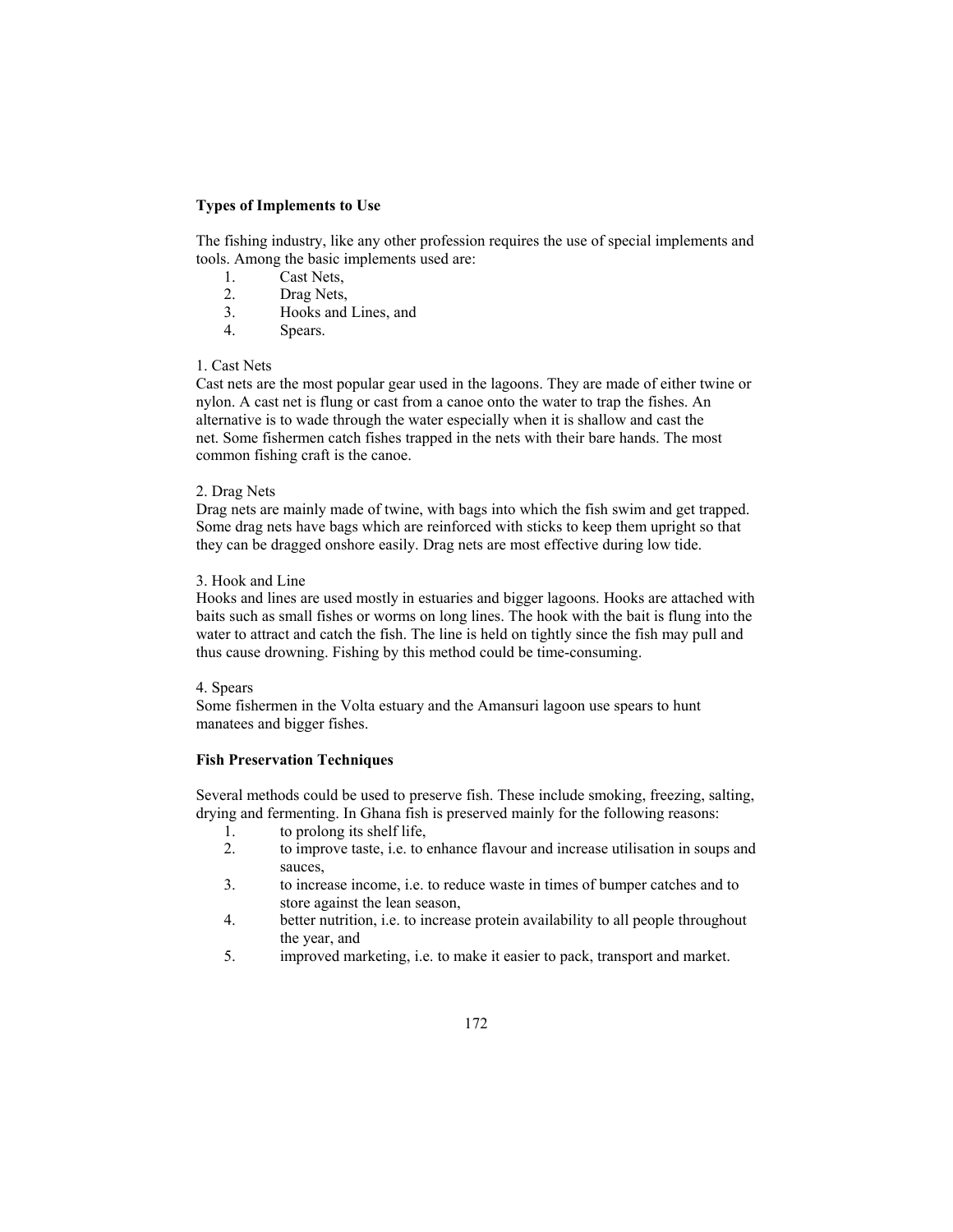The commonest methods of preserving fish among many fishing communities is either by cold storage or by smoking. Smoking however is most popular and is accomplished by various techniques. Below is a brief outline of existing fish smoking technologies.

#### **Improved Fish Smoking Ovens**

## **Ivory Coast kiln**

This is the most acceptable of modern ovens because it combines efficiency and simplicity. However it deviates considerably from traditional designs and the materials are expensive.

# **Various types of metal ovens**

These are expensive and difficult to maintain because they are made of metal.

#### **Steel drum smokers**

These are also cumbersome to operate and have very limited capacity.

## **Chorkor Smokers**

This has proven to be readily acceptable by women who practice traditional fish smoking methods. A well constructed one, usually made of cement, can last about 15 years. It is the type mostly recommended for the following reasons:

- it has a long life span,
- low construction cost,
- large capacity,
- high quality and uniformity,
- easy to operate,
- low consumption of fuelwood, and
- much less time in effort for operation.

# **Ovens**

The ovens are rectangular, about twice as long as wide with two stoke holes in front.

### **Preparation of fish for smoking**

Except for larger fishes such as grouper, tuna, and snapper, the gills guts and scales are normally not removed before smoking. The larger fishes are normally cut into steaks or fillets but medium and small fish are smoked whole. The fishes are washed in clean fresh or salt water and carefully arranged on trays. Sometimes they are left for about an hour to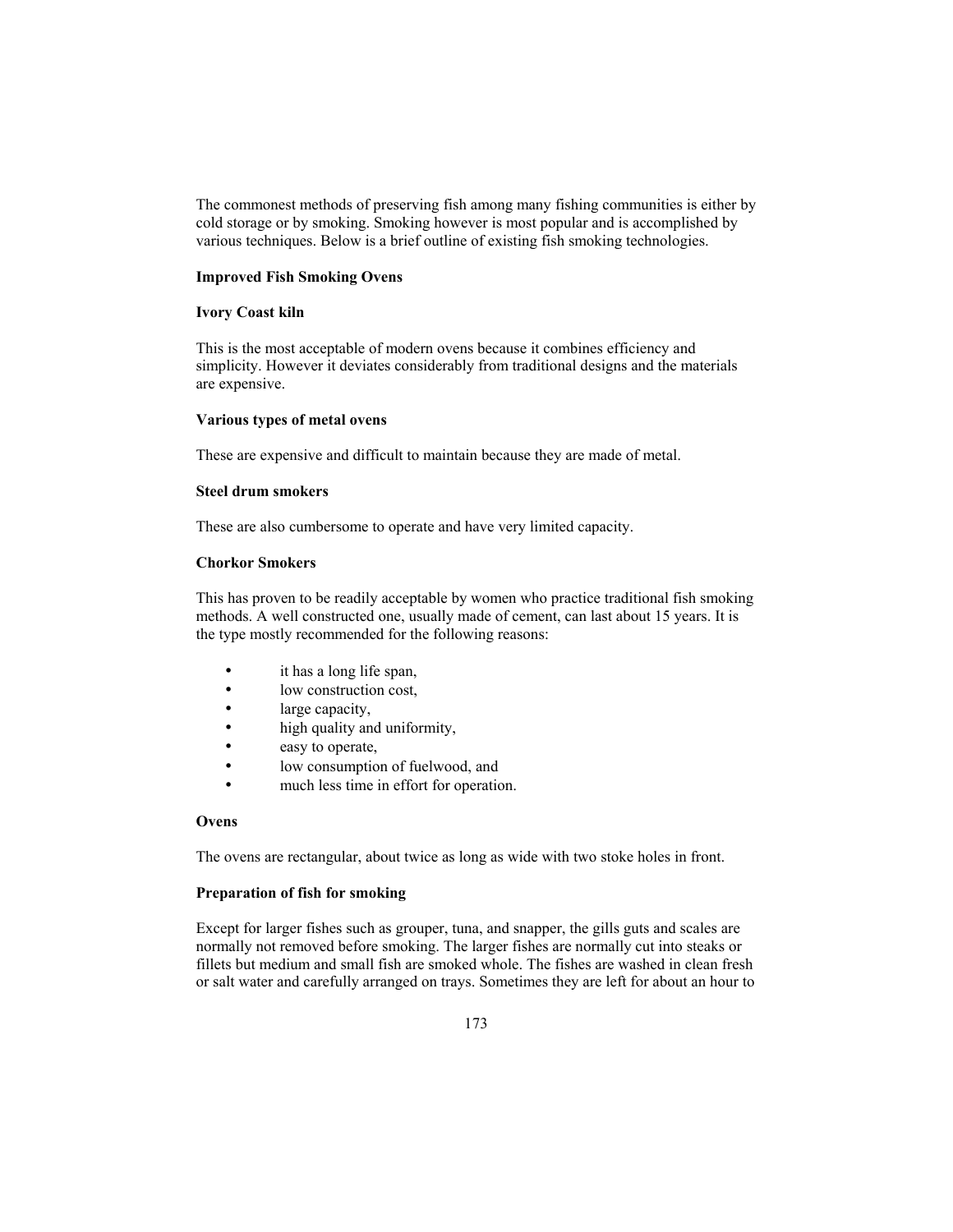dry in the sun before smoking. The trays are filled with fish and then stacked on top of each other in the chamber of the oven.

### **Fish smoking process**

The smoking process can take between one hour to two days depending on factors such as the type of fish (species, thickness, the way it is cut), the purpose for its use and the length of time it would be stored. The fish are turned and the orientations of the trays changed two to four times during smoking cycle. The upper trays are placed closer to the fire while the lower ones are moved higher. Sometimes the trays are turned  $180<sup>0</sup>$  on the oven.

# **Fish Storage**

Fish can either be stored by freezing in or storing cold. Properly smoke-dried fish which is not salted can be stored for up to nine months in the tropics if the following rules are observed:

- a. Use of storage containers that can be properly sealed against the introduction of moist air and insects,
- b. Tightly covering the containers (outside for stacks of trays and inside for baskets) with plastic sheets, brown paper or banana leaves (in order of preference),
- c. Handling the fish as little as possible,
- d. Packing the smoked fish away carefully as soon as it cools, and
- e. Periodic re-smoking (at least bi-monthly) to drive out moulds, fungi, bacteria and insect larvae.

Packing of fish for the market. Smoked fish is packed tightly in baskets, then covered to the rim of the basket. If the baskets are small (40 x 50cm), they are often sewn together, rim to rim. Sometimes, grain sacks or wooden boxes are used to transport the smoked fish over short distances. Other types of fish containers include crates, baskets, cartons, head pans, transparent glass boxes and sacks.

# **Marketing of fish**

Fish can be marketed fresh, fermented, salted or smoked. The fishmongers who are mainly women, however, prefer to sell smoked fish in large quantities. They will store the fish as much as possible whenever prices are ridiculously low for a considerable number of weeks. They will then hire trucks individually or collectively to transport the fish to whichever market would fetch the best price. Alternatively they would sell it to wholesalers.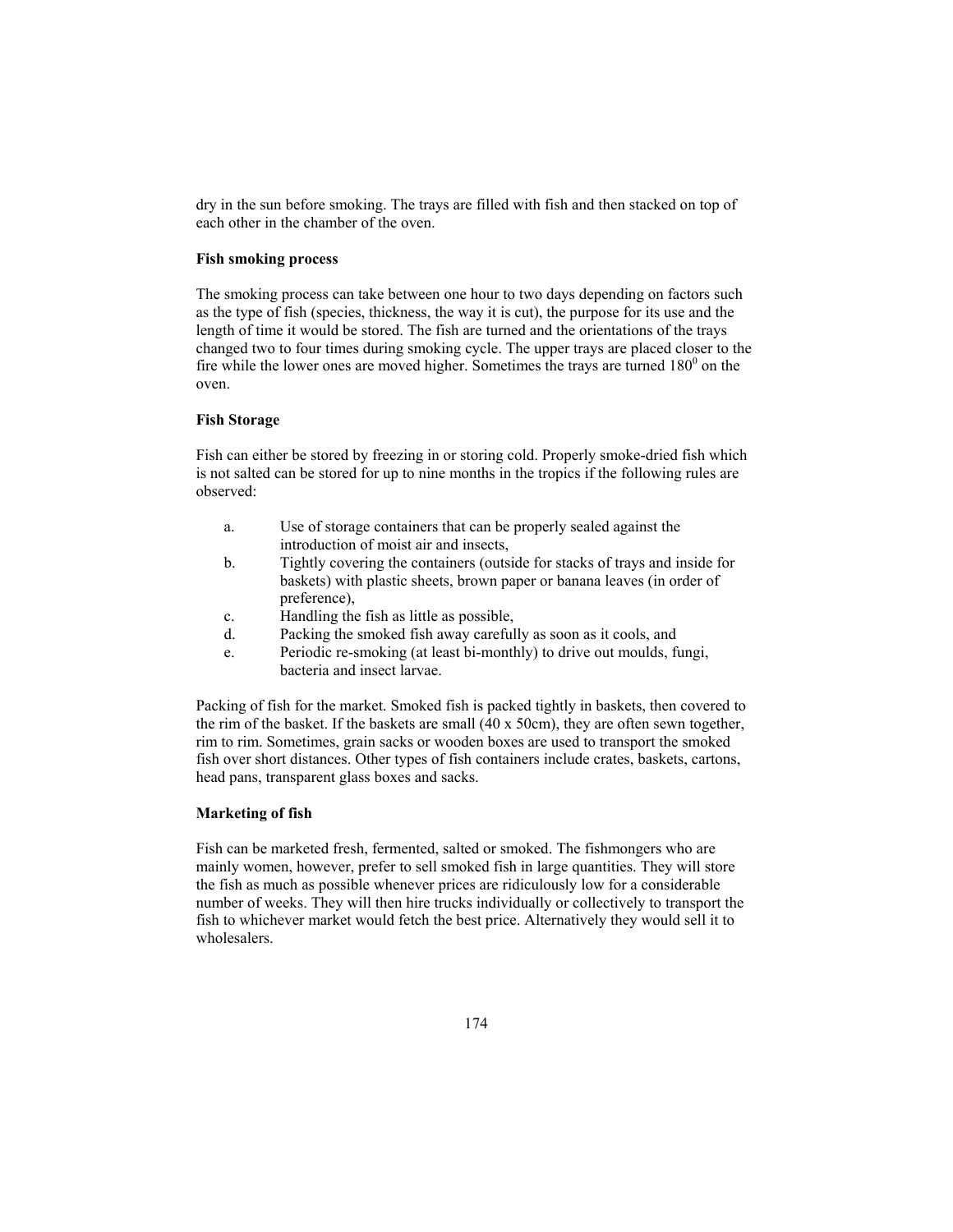For smaller quantities, they would either prepare a head load of the smoked fish and walk to market or transport them in baskets or bundles by means of public transport to nearby markets. At the market, they may choose to dispose of the fish through wholesale agents.

More than half the fish produced at the coast is transported to distant markets in the interior of the country or to neighbouring countries, where smoked fish is in greater demand. The market value of the fish is assured by the way they are handled during the smoking, packing and transportation process. Burnt, bent and broken fish is less attractive for the market. In many cases headless fishes are not chosen by clients.

# **Record Keeping**

It is important that fishermen and fishmongers or traders keep records of all their business transactions. This will enable them know how much money they invest in all activities involved in their trade. During the peak season, there is very little demand for smoked fish in the production centres. Prices are therefore slightly higher than those for fresh fish. During the lean season (particularly in the interior of the country) the price for smoked fish could be higher, sometimes about five times the value of fresh fish.

### **BASIC REQUIREMENTS FOR FISH FARMING**

Scientists have developed ways of increasing fish production in fish ponds to supplement fish that is obtained from the seas, rivers, lakes and lagoons. For a profitable fish farm enterprise, some basic requirements need to be met. These requirements include the following:

- 1. selecting a site for the farming based upon suitable geographical conditions,
- 2. adopting the fish farming environment,
- 3. considering the type of fish or fishes to be raised, and
- 4. human and material resources available for the farm operation.

What matters most to a fish farmer, especially the commercial one, is the type of fish he or she can raise to earn enough money. In Ghana, and as in most tropical and semitropical areas, the fish species that have been found to be suitable for beginners are tilapias and catfish. Other freshwater fish species suitable for culture in Ghana are shown in Table 1 with their names in some local languages.

Fish types suitable for culture in Ghana

| English name | Local name                    |
|--------------|-------------------------------|
| Akan         | Ewe, Ga                       |
| Tilapia      | Apatre or Mpatowa, Akpa, Dide |
| Mud Fish     | Adwen, Adau, Adwen            |
| Catfish      | Adwen, Adau or Blolo, Adwen   |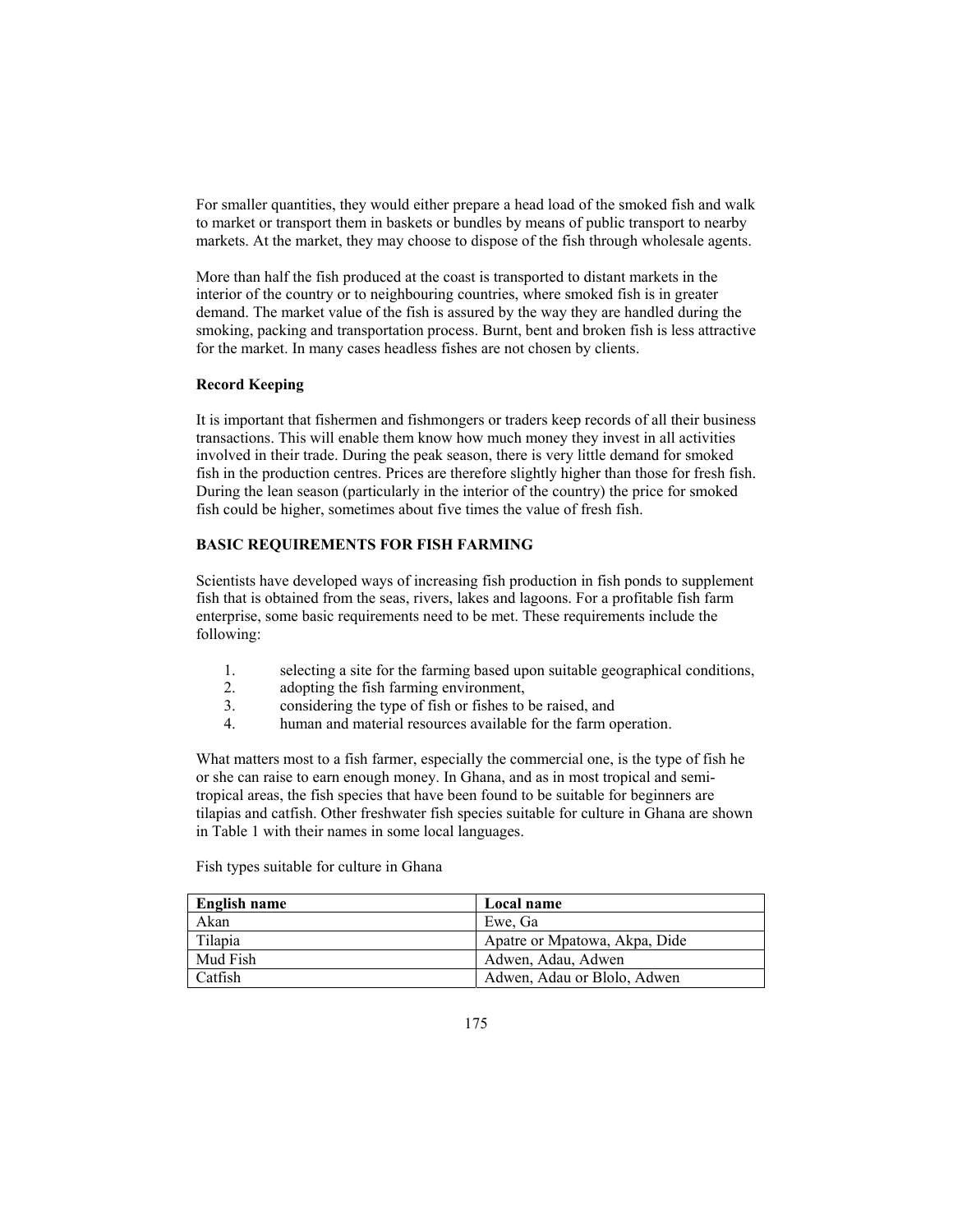Most often, harvesting matured fish takes place between 5-8 months after construction of the ponds. This, however, depends very much on the quality of feed and the types of management practices adopted. The type of fish feed the farmer requires is also very important. In conventional fish farming fish feeds make up over 60% of the operational cost. Fish could always obtain some amount of food in the water they live. This is a natural source and thus the food supplied is supplementary feed. Normally, fish feed twice a day; once in the morning and once in the afternoon. Several fish feeds are derived from major agricultural crops and by-products. Examples are shown in Table 2.

Sources of fish feed

| <b>Source Material</b> | <b>Ingredients</b>                          |
|------------------------|---------------------------------------------|
| Cassava                | Cassava leaves, roots, waste cassava        |
|                        | dough, food remnants (fufu, gari, etc.),    |
|                        | Raw cassava can be harmful to fish; boil or |
|                        | cook all cassava before feeding the fish.   |
| Maize                  | Broken maize, maize bran, raw/cooked        |
|                        | mill sweepings, kitchen left-overs (e.g.    |
|                        | banku, akple).                              |
| Cocoyam or taro        | Freshly chopped cocoyam or taro leaves      |
| Rice                   | Rice bran                                   |
| Fruits/Vegetables      | Chopped pawpaw leaves or fruits, chopped    |
|                        | garden eggs, tomatoes, palm chaff,          |
|                        | cabbage leaves, carrots, various grasses.   |
| Guinea corn            | Pito waste                                  |
| Livestock              | Boiled offals of slaughtered animals,       |
|                        | insects, termites, tailor ants, etc.        |
| Oil palm               | Palm kernel meal                            |

# **HANDLING TECHNICAL PROBLEMS**

Much of the problems that marine fishermen are faced with are technical and these relate more to the handling of basic equipment such as the outboard motor. Some basic steps to ensure optimum performance of outboard motors are enumerated below.

Maintenance procedures for outboard motors

- 1. Check the level of the oil in the foot (gear box) as well as its colour; if this oil becomes greyish it indicates water in the gear box
- 2. Clean the petrol filter regularly
- 3. Undo the bowl of the carburetor in order to clean it properly, and check the quantity of the float-spindle (final adjustment)
- 4. Grease the different greasing points on the motor